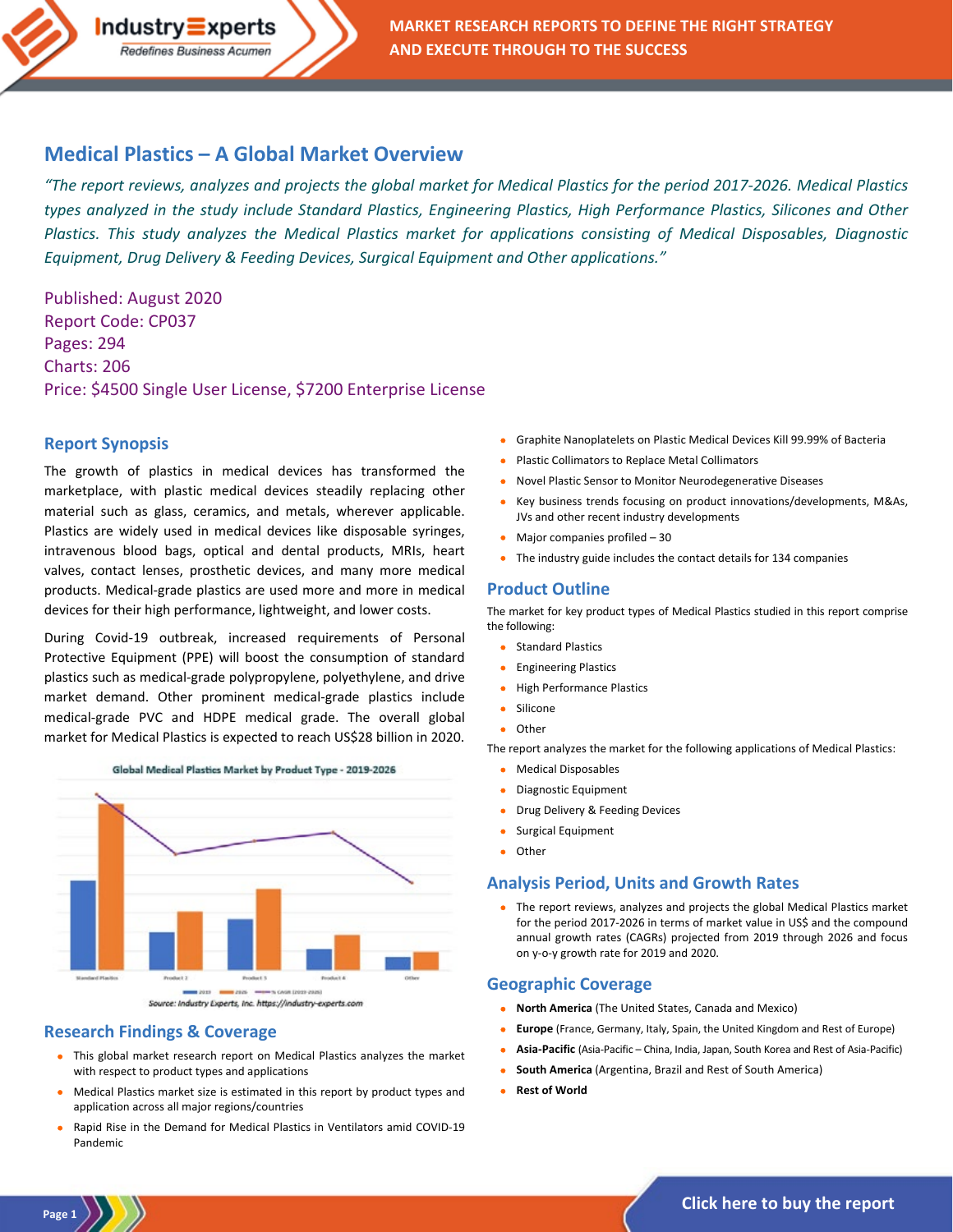# **SAMPLE COMPANY PROFILE**

Industry**≡**xperts Redefines Business Acumen

## **CELANESE CORPORATION (UNITED STATES)**

222 W. Las Colinas Blvd., Suite 900N, Irving, Texas 75039 Phone +1-972-443-4000 Website: www.celanese.com

### **Business Profile**

Celanese Corporation is engaged in manufacturing and marketing of chemicals and specialty materials worldwide. The product portfolio of the company comprises of acetyl, acetate, vinyl emulsion, and engineered polymers. The company operates through six business segments, engineered materials, cellulose derivatives, intermediate chemistry, food ingredients, EVA polymers and emulsion polymers. Celanese EVA (ethylene vinyl acetate) polymers segment offers Ateva® EVA copolymers, Ateva® G medical-grade EVA copolymers, VitalDose® pharmaceutical EVA-based excipients. On August 1, 2009, AT Plastics, Inc. turned into Celanese Ethylene Vinyl Acetate (EVA) Performance Polymers, Inc. The company was established in 1918 and headquartered in Irving, Texas. The company has 30 global production facilities and an additional 9 strategic affiliate production facilities in North America, Europe and Asia.

## **SAMPLE TABLE/CHART**

Glance at 2019 Global Medical Plastics Market Share (%) by Geographic Region – North America, Europe, Asia-Pacific, South America and Rest of World



Asia-Pacific Medical Plastics Market Analysis (2017-2026) by Product Type - Standard Plastics, Engineering Plastics, High Performance Plastics, Silicone and Other in USD Million



# **KEY PLAYERS PROFILED**

- Arkema S.A.
- BASF SE
- Celanese Corporation
- Covestro AG
- Dupont De Nemours Inc.
- Evonik Industries AG
- **Exxon Mobil Corporation**
- Royal DSM
- **SABIC**
- Solvay SA
- The Lubrizol Corporation
- Wacker Chemie AG

*…………………….more*

#### **Product Portfolio**

| <b>Products</b>                                       | <b>Particulars</b>                                                                                                                                                                                                                                                                                                                                                                                                                                                                                                              |
|-------------------------------------------------------|---------------------------------------------------------------------------------------------------------------------------------------------------------------------------------------------------------------------------------------------------------------------------------------------------------------------------------------------------------------------------------------------------------------------------------------------------------------------------------------------------------------------------------|
| ATFVA® G FVA                                          | Ateva® G ethylene vinyl acetate (EVA) grades are biocompatible,<br>stable and exhibit excellent resistance to tissue growth. These<br>products are USP Class VI standards certified. These products are<br>used in medical plastic applications such as anesthesia masks,<br>blood bags, catheters, collection bags (ostomy), connecting<br>tubes, corrugated anesthetic tubing, fluid administration bags<br>(total parenteral nutrition), medical film, mouth guards,<br>respiratory tubing, whitening trays, and wound care. |
| Celanex MT® PRT                                       | Celanex MT® PBT is the medical grade of Celanex® thermoplastic<br>polyester (PBT), a semi crystalline structure based on<br>polybutylene terephthalate that provides high strength, rigidity<br>and toughness, low creep even at high temperatures and<br>resistance to a wide range of chemicals, solvents, oils and<br>greases.                                                                                                                                                                                               |
| Fortron <sup>®</sup> MT PPS                           | Fortron <sup>®</sup> MT PPS is the medical grade of Fortron <sup>®</sup> polyphenylene<br>sulphide (PPS), a high-temperature semi crystalline polymer that<br>offers high thermal stability, chemical resistance, creep<br>resistance, stiffness, and strength. They are used to replace<br>metal and for precision mechanical elements in drug delivery<br>systems such as aerosol valves, spring elements and gears, as<br>well as in housings and filter media, among other applications.                                    |
| <b>GUR® UHMW-PE</b>                                   | GUR® ultra-high molecular weight polyethylene (UHMW-PE) is a<br>linear polyethylene that provides excellent abrasion resistance,<br>superior impact resistance, non-sticking and self-lubricating<br>properties, and mechanical characteristics. GUR UHMW-PE<br>premium grades are used for orthopedic implants.                                                                                                                                                                                                                |
| Hostaform <sup>®</sup> MT <sup>®</sup><br>SlideX® POM | Hostaform® MT® SlideX® POM is the medical grade of<br>Hostaform®/Celcon® acetal copolymer (POM). This copolymer<br>virtually eliminates noise, wear and friction in sliding<br>components without lubricants. They are ideal for medical<br>sliding applications, such as levers, triggers, sliders, buttons,<br>hinges, etc.                                                                                                                                                                                                   |

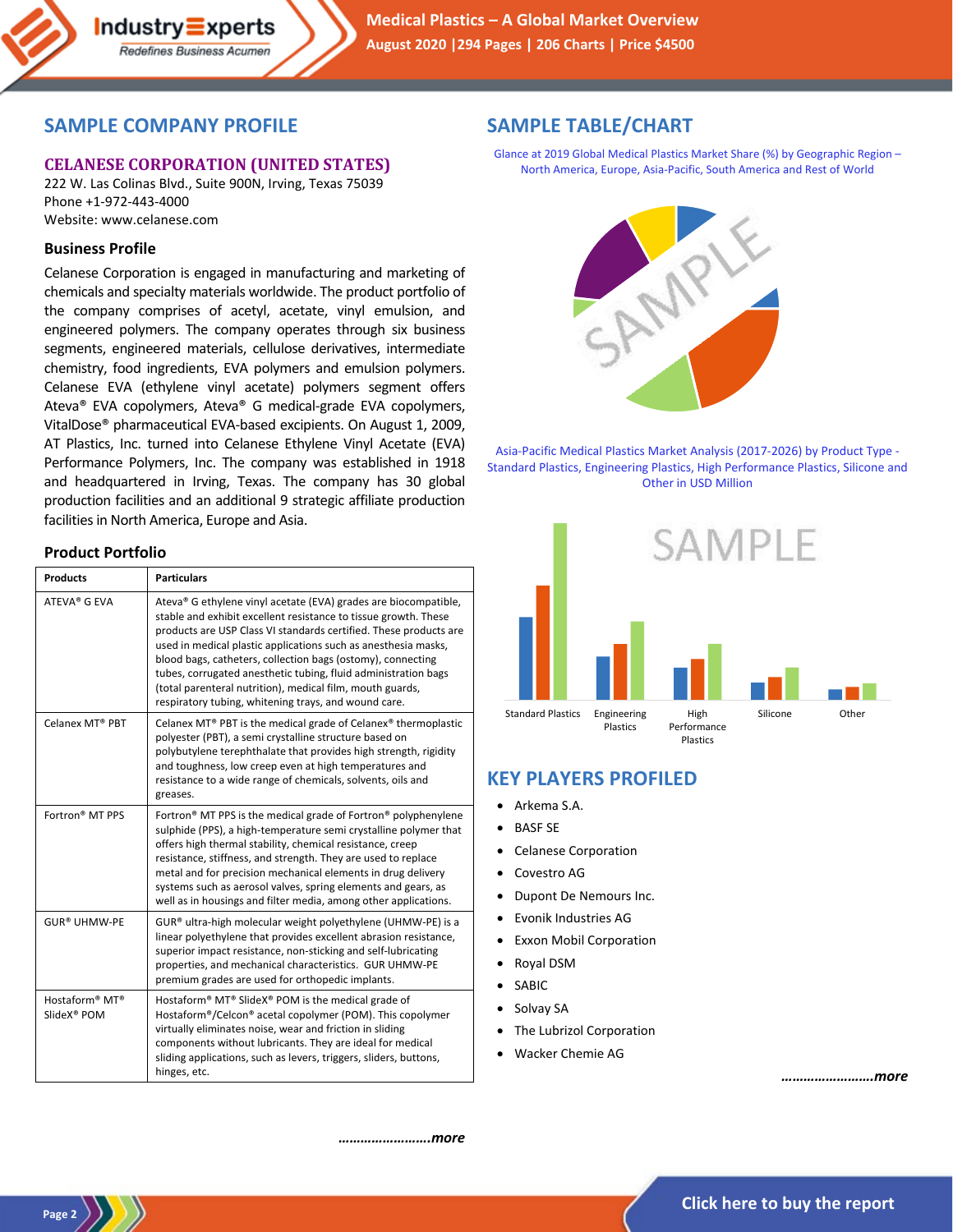## **TABLE OF CONTENTS**

#### **PART A: GLOBAL MARKET PERSPECTIVE ........ 1** 1.1.4.5.2 Thermoplastic polyurethane (TPU)........... 16

| 1.1.1 Medical Device Plastic Processes  4            |  |
|------------------------------------------------------|--|
|                                                      |  |
|                                                      |  |
|                                                      |  |
|                                                      |  |
|                                                      |  |
| 1.1.1.6 Reaction Injection Molding 5                 |  |
|                                                      |  |
|                                                      |  |
|                                                      |  |
|                                                      |  |
|                                                      |  |
|                                                      |  |
|                                                      |  |
|                                                      |  |
|                                                      |  |
|                                                      |  |
| 1.1.2.2.1 Gamma Ray Sterilization 8                  |  |
| 1.1.2.2.2 Electron Beam Sterilization 8              |  |
|                                                      |  |
| 1.1.2.3.1 Ethylene Oxide (ETO) Sterilization  8      |  |
| 1.1.2.3.2 Formaldehyde Sterilization  8              |  |
| 1.1.2.4 Low-Temperature Oxidative Sterilization  9   |  |
| 1.1.2.4.1 Vaporized Hydrogen Peroxide (VHP)          |  |
|                                                      |  |
| 1.1.2.4.2 Hydrogen Peroxide Plasma Sterilization  9  |  |
| 1.1.3 Plastic Material Selection Process for Medical |  |
|                                                      |  |
| 1.1.3.1 Physical and Mechanical Properties 9         |  |
|                                                      |  |
|                                                      |  |
|                                                      |  |
|                                                      |  |
| 1.1.3.6 Sterilization Capability  10                 |  |
|                                                      |  |
| 1.1.3.8 Leachables and Extractables 11               |  |
|                                                      |  |
| 1.1.4 Types of Plastics Used in Medical Devices  12  |  |
|                                                      |  |
| 1.1.4.1.1 Polyvinylchloride (PVC)  12                |  |
|                                                      |  |
|                                                      |  |
|                                                      |  |
|                                                      |  |
|                                                      |  |
|                                                      |  |
| 1.1.4.2.3 Polyoxymethylene (POM)  13                 |  |
| 1.1.4.2.4 Poly (methyl methacrylate) (PMMA)  13      |  |
| 1.1.4.2.5 Polyphenylene Oxide (PPO)  14              |  |
| 1.1.4.2.6 Acrylonitrile Butadiene Styrene (ABS) 14   |  |
| 1.1.4.3 High-Performance Plastics  14                |  |
| 1.1.4.3.1 Polyether Ether Ketone (PEEK)  14          |  |
| 1.1.4.3.2 Polytetrafluoroethylene (PTFE) 14          |  |
|                                                      |  |
| 1.1.4.3.4 Polyphenylene Sulfide (PPS)  15            |  |
| 1.1.4.3.5 Polyphenylsulfone (PPSU) 15                |  |
| 1.1.4.3.6 Polyethersulfone (PES) 15                  |  |
| 1.1.4.3.7 Fluorinated Ethylene Propylene FEP  15     |  |
| 1.1.4.3.8 Liquid Crystal Polymer (LCP)  15           |  |
|                                                      |  |
|                                                      |  |
| 1.1.4.5.1 Thermoplastic Elastomers (TPE) 16          |  |
|                                                      |  |

| 1.1.5 Applications of Medical Plastics 17                                                                                                                                                                                                                                                                      |  |
|----------------------------------------------------------------------------------------------------------------------------------------------------------------------------------------------------------------------------------------------------------------------------------------------------------------|--|
| 2.1 Rapid Rise in the Demand for Medical Plastics in<br>Ventilators amid COVID-19 Pandemic  18<br>2.2 Plastic Industry, an Essential during COVID-19<br>2.3 Graphite Nanoplatelets on Plastic Medical Devices<br>2.4 Plastic Collimators to Replace Metal Collimators19<br>2.5 Novel Plastic Sensor to Monitor |  |
|                                                                                                                                                                                                                                                                                                                |  |
| Celanese Corporation (United States) 23<br>Dupont De Nemours Inc. (United States)  25<br>Exxon Mobil Corporation (United States) 27<br>The Lubrizol Corporation (United States) 34                                                                                                                             |  |
| 4. KEY BUSINESS AND PRODUCT TRENDS 36                                                                                                                                                                                                                                                                          |  |
| The Ensinger Group Uses PET-GAG Plastic to Make Face                                                                                                                                                                                                                                                           |  |
| PolyOne Unveils ECCOH™ LSFOH Polymer Grades  36<br>PolyOne Expands in North America  36<br>Rotuba and Eastman Agree to Make Cellulose-acetate<br>Evonik Unveils Implant-Grade PEEK Filament for Medical<br>PolyOne Develops New Bergamid™ Laser Weldable                                                       |  |
|                                                                                                                                                                                                                                                                                                                |  |
| Celanese Corporation Acquires Polymer Business from<br>ExxonMobil Expands Polypropylene Production Capacity37                                                                                                                                                                                                  |  |
| Röchling Group Supplies Thermoplastic Materials and                                                                                                                                                                                                                                                            |  |
| BASF SE and Fabbri Group Develop Compostable Cling                                                                                                                                                                                                                                                             |  |
| Evonik Introduce Bioresorbable Polymer 37                                                                                                                                                                                                                                                                      |  |
| DSM Establish High Performance Material Plant in North                                                                                                                                                                                                                                                         |  |
| PolyOne Showcases Thermoplastic Solutions at MD&M<br>SABIC Launches LNP ELCRES CRX Polycarbonate (PC)                                                                                                                                                                                                          |  |
|                                                                                                                                                                                                                                                                                                                |  |
| Trinseo S.A Unveils High Lubricity Polycarbonate (PC)38<br>Eastman Develops New Polymers at MD&M West Expo. 38<br>Tekni-Plex, Inc Establish Tekni-Plex Medical business39<br>Arkema Presents Polyolefins at K 2019 in Düsseldorf,                                                                              |  |
| Trinseo SA and Fernholz Develop High Quality Recycled                                                                                                                                                                                                                                                          |  |
| Evonik Develops New Thermoplastic Elastomers Based on                                                                                                                                                                                                                                                          |  |
| Nexeo and DSM Enter into Distribution Agreement  39<br>SABIC Develops NORYL™ WM330G Resin  40<br>PolyOne Launches reSound™ OM Thermoplastic                                                                                                                                                                    |  |
| Solvay Set-up Two New Thermoplastic Composites                                                                                                                                                                                                                                                                 |  |
| Evonik Acquires Endexo® Surface Modification Business<br>Lanxess AG Commence New High-Performance Plastics                                                                                                                                                                                                     |  |
| Solvay Establish New Thermoplastic Composite Facility in                                                                                                                                                                                                                                                       |  |

| BASF, Solvay and DOMO Acquire Polyamide Business 41<br>RTP Acquires Zeotherm® TPV Product Line from Zeon  41<br>Wacker Unveils Silicone Additive for Thermoplastic |
|--------------------------------------------------------------------------------------------------------------------------------------------------------------------|
|                                                                                                                                                                    |
| SIBUR and BASF Develop Polymer Solutions 41<br>Evonik and EAS Collaborate on Thermoplastics Portfolio 42                                                           |
|                                                                                                                                                                    |
| BASF SE Set-up New Thermoplastic Polyurethanes and                                                                                                                 |
| Engineering Plastics at Verbund Site in Zhanjiang, China 42                                                                                                        |
| DuPont Develops Polyamide Grades  42                                                                                                                               |
| Trinseo SA Presents TPEs at the Healthcare Elastomer<br>Conference from May 21-22 in Schaumburg, Illinois, USA. 42                                                 |
|                                                                                                                                                                    |
| Covestro Develops Makrolon® Rx2235 Polycarbonate  43                                                                                                               |
| The Ensinger Group Acquires Moll Engineering GmbH 43                                                                                                               |
|                                                                                                                                                                    |
| RTP Showcases Thermoplastic Products 43                                                                                                                            |
| Evonik Signs Distribution Agreement with CSL  44                                                                                                                   |
|                                                                                                                                                                    |
| KOLON BASF Establish Polyoxymethylene (POM) Center in                                                                                                              |
|                                                                                                                                                                    |
| Covestro Develops Polyether Carbonate Polyols 44                                                                                                                   |
| Evonik Unveils CYROLITE® High Performance Acrylic-Based                                                                                                            |
| LANXESS Expands its Thermoplastic Composites Business                                                                                                              |
|                                                                                                                                                                    |
| QS And Covestro AG Develop Makrolon® Medical-Grade                                                                                                                 |
|                                                                                                                                                                    |
| The Ensinger Group Launches Polyacetal Copolymer                                                                                                                   |
|                                                                                                                                                                    |
| BASF Acquires Advanc3D Materials GmbH 45                                                                                                                           |
| SABIC Unveils New Thermoplastic Solutions 45                                                                                                                       |
| SABIC Showcases high-Performance Thermoplastic Solutions  46<br>Covestro AG Begin Composite materials Production  46                                               |
| SABIC Unveils UDMAX™ Thermoplastic Composite Tape 46                                                                                                               |
| Celanese Acquires Omni Plastics LLC  46                                                                                                                            |
| PolyOne and ITI Collaborate to Commercialize ElectriPlast®                                                                                                         |
|                                                                                                                                                                    |
|                                                                                                                                                                    |
| PolyOne's COMPTEK™ Medical-grade Polymers in North                                                                                                                 |
| SABIC Begins Polyacetal Production  47                                                                                                                             |
|                                                                                                                                                                    |
| 5. GLOBAL MARKET OVERVIEW 48                                                                                                                                       |
| 5.1 Global Medical Plastics Market Overview by                                                                                                                     |
|                                                                                                                                                                    |
| 5.1.1 Medical Plastics Product Type Market Overview                                                                                                                |
|                                                                                                                                                                    |
|                                                                                                                                                                    |
|                                                                                                                                                                    |
| 5.1.1.3 High Performance Plastics  55                                                                                                                              |
| 5.1.1.4 Silicone                                                                                                                                                   |
| 5.1.1.5 Other Medical Plastics  59                                                                                                                                 |
| 5.2 Global Medical Plastics Market Overview by                                                                                                                     |
|                                                                                                                                                                    |
| 5.2.1 Medical Plastics Application Market Overview                                                                                                                 |
|                                                                                                                                                                    |
|                                                                                                                                                                    |
|                                                                                                                                                                    |
| 5.2.1.3 Drug Delivery & Feeding Devices  67                                                                                                                        |
|                                                                                                                                                                    |
|                                                                                                                                                                    |
|                                                                                                                                                                    |
| PART B: REGIONAL MARKET PERSPECTIVE  73                                                                                                                            |
| Global Medical Plastics Market Overview by                                                                                                                         |
|                                                                                                                                                                    |
|                                                                                                                                                                    |

| <b>REGIONAL MARKET OVERVIEW 75</b>                  |
|-----------------------------------------------------|
|                                                     |
| 6.1 North American Medical Plastics Market Overview |
|                                                     |
| 6.2 North American Medical Plastics Market Overview |
|                                                     |
|                                                     |

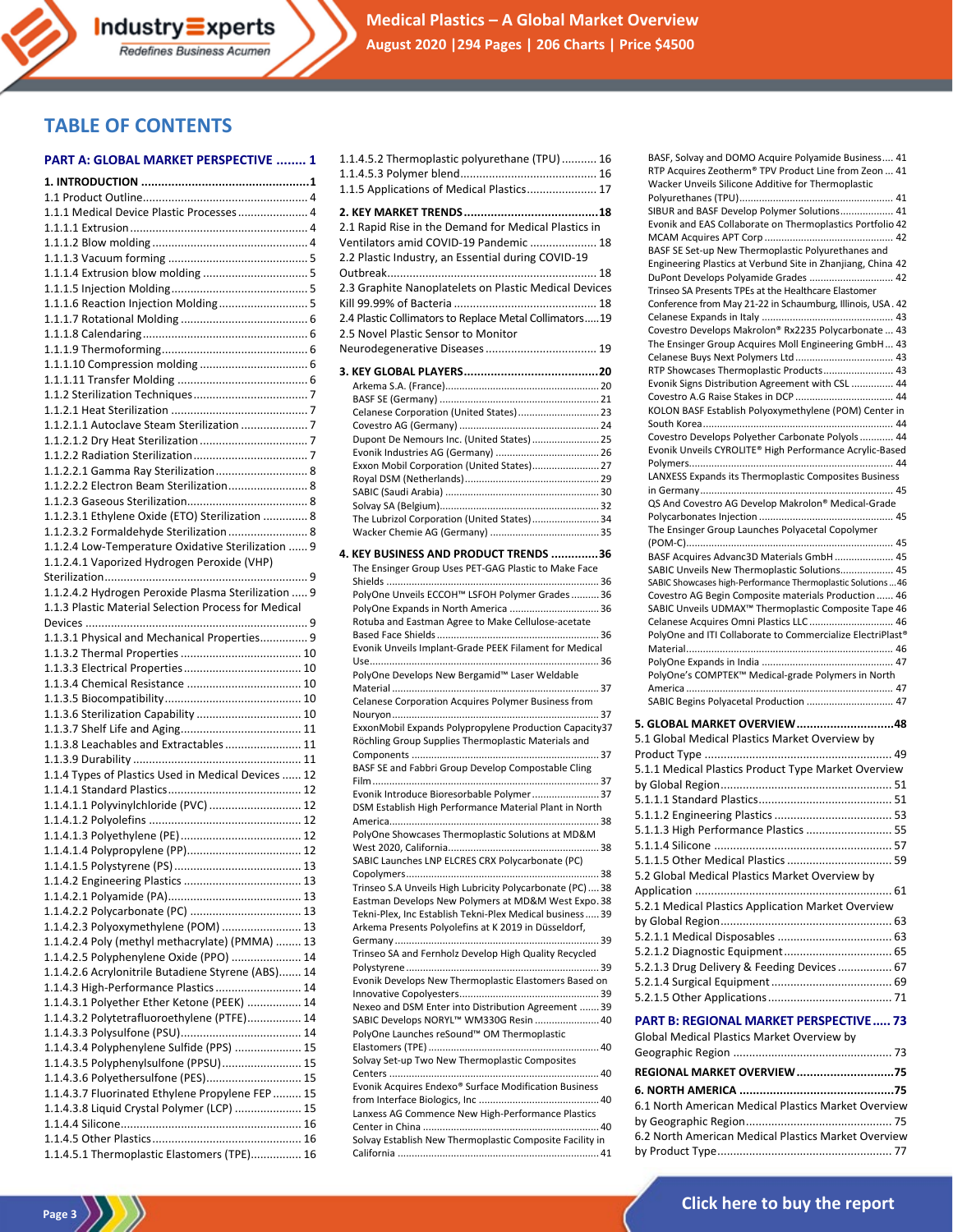# **Medical Plastics – A Global Market Overview August 2020 |294 Pages | 206 Charts | Price \$4500**

| 6.2.1 Medical Plastics Product Type Market Overview |
|-----------------------------------------------------|
|                                                     |
|                                                     |
|                                                     |
| 6.2.1.3 High Performance Plastics  83               |
|                                                     |
| 6.2.1.5 Other Medical Plastics  87                  |
| 6.3 North American Medical Plastics Market Overview |
|                                                     |
| 6.3.1 Medical Plastics Application Market Overview  |
|                                                     |
|                                                     |
|                                                     |
| 6.3.1.3 Drug Delivery & Feeding Devices  95         |
|                                                     |
|                                                     |
|                                                     |
|                                                     |
| Celanese Corporation (United States) 103            |
| Dupont De Nemours Inc. (United States) 104          |
| Eastman Chemical Company (United States)105         |
| Exxon Mobil Corporation (United States) 106         |
| Polyone Corporation (United States)109              |
|                                                     |
|                                                     |
| The Lubrizol Corporation (United States) 113        |
|                                                     |
| 6.5 Country-wise Analysis of North American Medical |
|                                                     |
|                                                     |
| 6.5.1.1 United States Medical Plastics Market       |
|                                                     |
| 6.5.1.2 United States Medical Plastics Market       |
|                                                     |
|                                                     |
|                                                     |
|                                                     |
| 6.5.2.1 Canadian Medical Plastics Market Overview   |
|                                                     |
| 6.5.2.2 Canadian Medical Plastics Market Overview   |
|                                                     |
|                                                     |
| 6.5.3.1 Mexican Medical Plastics Market Overview by |
|                                                     |
| 6.5.3.2 Mexican Medical Plastics Market Overview by |
|                                                     |
|                                                     |
| 7.1 European Medical Plastics Market Overview by    |
|                                                     |
| 7.2 European Medical Plastics Market Overview by    |
|                                                     |
| 7.2.1 Medical Plastics Product Type Market Overview |
|                                                     |
|                                                     |
|                                                     |
| 7.2.1.3 High Performance Plastics  136              |
|                                                     |
| 7.2.1.5 Other Medical Plastics  140                 |
| 7.3 European Medical Plastics Market Overview by    |
|                                                     |
| 7.3.1 Medical Plastics Application Market Overview  |
|                                                     |
| 7.3.1.1 Medical Disposables  144                    |
| 7.3.1.2 Diagnostic Equipment 146                    |
| 7.3.1.3 Drug Delivery & Feeding Devices  148        |
|                                                     |
|                                                     |
|                                                     |

**Industry Experts**<br>Redefines Business Acumen

**Page 4**  $\bigg)$ 

| Lyondellbasell Industries Holdings B.V (Netherlands)  162 |
|-----------------------------------------------------------|
|                                                           |
| Orthoplastics Ltd (United Kingdom) 164                    |
| Rochling Se & Co., Kg. (Germany) 165                      |
| Saint-Gobain Performance Plastics (France)  167           |
|                                                           |
|                                                           |
| 7.5 Country-wise Analysis of European Medical             |
|                                                           |
|                                                           |
| 7.5.1.1 German Medical Plastics Market Overview by        |
| 7.5.1.2 German Medical Plastics Market Overview by        |
|                                                           |
|                                                           |
| 7.5.2.1 French Medical Plastics Market Overview by        |
|                                                           |
| 7.5.2.2 French Medical Plastics Market Overview by        |
|                                                           |
|                                                           |
| 7.5.3.1 United Kingdom Medical Plastics Market            |
|                                                           |
| 7.5.3.2 United Kingdom Medical Plastics Market            |
|                                                           |
|                                                           |
| 7.5.4.1 Italian Medical Plastics Market Overview by       |
|                                                           |
| 7.5.4.2 Italian Medical Plastics Market Overview by       |
|                                                           |
|                                                           |
| 7.5.5.1 Spanish Medical Plastics Market Overview by       |
| 7.5.5.2 Spanish Medical Plastics Market Overview by       |
|                                                           |
|                                                           |
| 7.5.6.1 Rest of Europe Medical Plastics Market            |
|                                                           |
| 7.5.6.2 Rest of Europe Medical Plastics Market            |
|                                                           |
|                                                           |
| 8.1 Asia-Pacific Medical Plastics Market Overview by      |
|                                                           |
| 8.2 Asia-Pacific Medical Plastics Market Overview by      |
|                                                           |
| 8.2.1 Medical Plastics Product Type Market Overview       |
|                                                           |
|                                                           |
| 8.2.1.3 High Performance Plastics  203                    |
|                                                           |
| 8.2.1.5 Other Medical Plastics  207                       |
| 8.3 Asia-Pacific Medical Plastics Market Overview by      |
|                                                           |
| 8.3.1 Medical Plastics Application Market Overview        |
|                                                           |
| 8.3.1.2 Diagnostic Equipment 213                          |
| 8.3.1.3 Drug Delivery & Feeding Devices  215              |
|                                                           |
|                                                           |
|                                                           |

| Mitsubishi Chemical Advanced Materials Japan Ltd. (Japan) 222                                                                                                     |
|-------------------------------------------------------------------------------------------------------------------------------------------------------------------|
| 8.5 Country-wise Analysis of Asia-Pacific Medical<br>8.5.1.1 Japanese Medical Plastics Market Overview by<br>8.5.1.2 Japanese Medical Plastics Market Overview by |
| 8.5.2.1 Chinese Medical Plastics Market Overview by<br>8.5.2.2 Chinese Medical Plastics Market Overview by                                                        |
| 8.5.3.1 Indian Medical Plastics Market Overview by<br>8.5.3.2 Indian Medical Plastics Market Overview by                                                          |
|                                                                                                                                                                   |
| 8.5.4.1 South Korean Medical Plastics Market<br>8.5.4.2 South Korean Medical Plastics Market                                                                      |
| 8.5.5.1 Rest of Asia-Pacific Medical Plastics Market<br>8.5.5.2 Rest of Asia-Pacific Medical Plastics Market                                                      |
|                                                                                                                                                                   |
|                                                                                                                                                                   |
| 9.1 South American Medical Plastics Market Overview<br>9.2 South American Medical Plastics Market Overview                                                        |
| 9.2.1 Medical Plastics Product Type Market Overview                                                                                                               |
|                                                                                                                                                                   |
|                                                                                                                                                                   |
| 9.2.1.3 High Performance Plastics  251                                                                                                                            |
| 9.2.1.5 Other Medical Plastics  255                                                                                                                               |
| 9.3 South American Medical Plastics Market Overview                                                                                                               |
| 9.3.1 Medical Plastics Application Market Overview                                                                                                                |
|                                                                                                                                                                   |
| 9.3.1.1 Medical Disposables  259                                                                                                                                  |
| 9.3.1.2 Diagnostic Equipment 261                                                                                                                                  |
| 9.3.1.3 Drug Delivery & Feeding Devices  263                                                                                                                      |
|                                                                                                                                                                   |
| 9.4 Country-wise Analysis of North American Medical                                                                                                               |
|                                                                                                                                                                   |
| 9.4.1.1 Brazilian Medical Plastics Market Overview by                                                                                                             |
| 9.4.1.2 Brazilian Medical Plastics Market Overview by                                                                                                             |
|                                                                                                                                                                   |
| 9.4.2.1 Argentinean Medical Plastics Market<br>9.4.2.2 Argentinean Medical Plastics Market                                                                        |